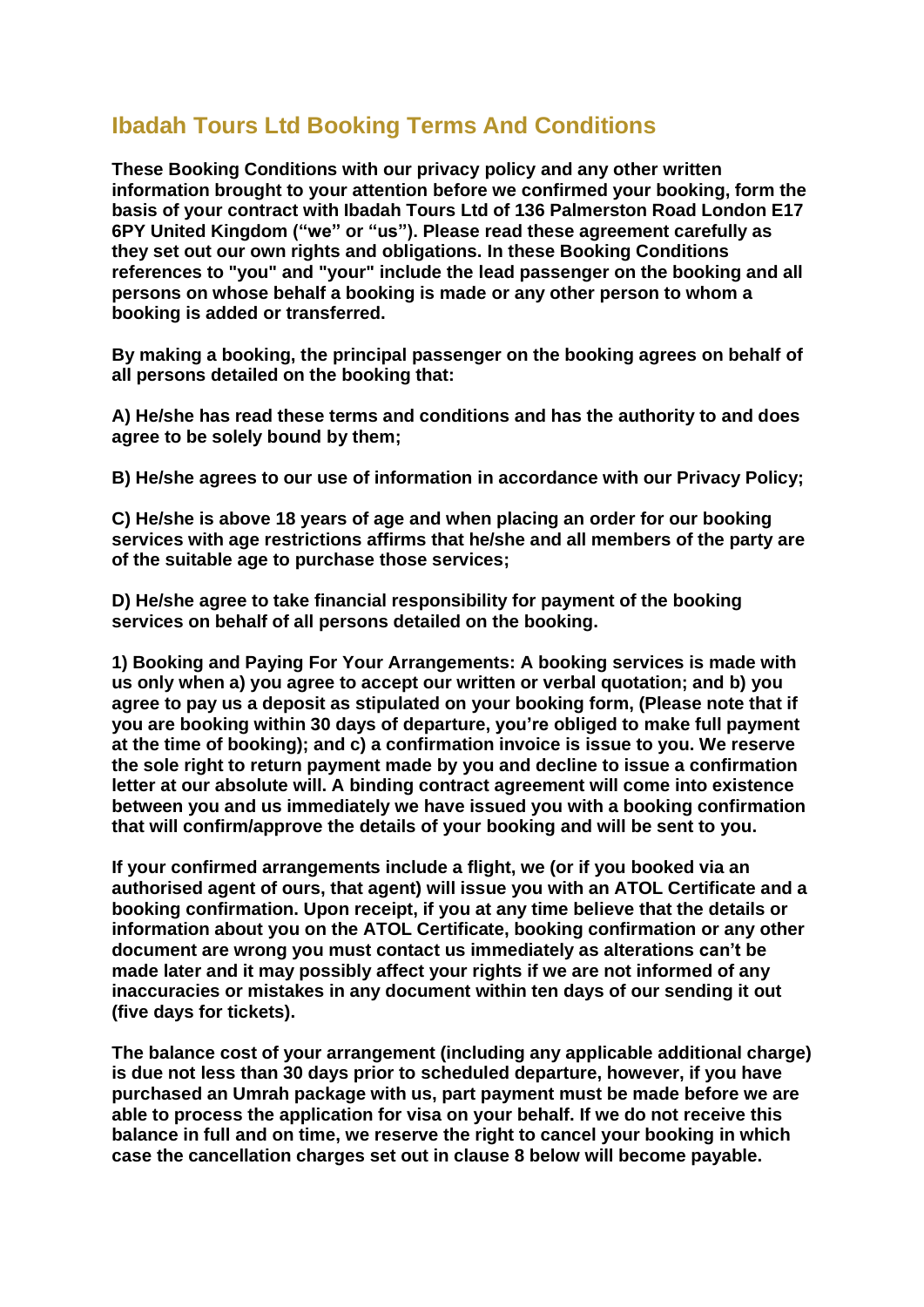**Any payment made to an authorised agent of ours in respect of a booking covered by our ATOL is held by that agent on behalf of and for the benefit of the Trustees** of the Air Travel Trust at all times, but the agent's is obliged to pay it to us for so **long as we do not fail financially. If at any time we fail financially, any money held at that time by the agent or subsequently accepted from the consumer by the agent, is and continues to be held by that agent on behalf of and for the benefit of the Trustees of the Air Travel Trust without any obligation to pay that money to us.**

**2) Accuracy: We ensure that all information and prices both on our website and in our brochures are accurate; nevertheless sometimes changes and errors occur and we reserve the right to make changes to prices and other details in such circumstances. You must at all-time check the current price and all other necessary details relating to the arrangements that you wish to book before your booking is confirmed.**

**3) Insurance: Adequate travel insurance is a condition of your contract with us. You must ensure that your insurance your insurance totally covers all your personal requirements as well as cancellation charges, medical expenses and repatriation in the event of accident or illness. If you choose to travel without an adequate insurance, we will not be responsible for any losses howsoever arising, in respect of which insurance cover would otherwise have been available.**

**4) Umrah Packages – Maximum period of stay: Please Note: When you purchase our Umrah Package, the maximum period of stay permitted by the Saudi authorities for Umrah pilgrims is fifteen days. You therefore must ensure that you do not remain in Saudi Arabia for any period more than 15 days.**

**If for any reason you fail comply with this requirement and stay in Saudi Arabia beyond the 15 day limit you will be solely responsible for (and agree to indemnify us against) any penalties, costs, charges or fines that we may incur as a result for your offence .**

**5) Pricing: The price of your travel preparations has been calculated using exchange rates quoted in [www.xe.com](http://www.xe.com/) on an ongoing basis in relation to the Saudi Arabian Riyal We reserve the sole right to make modifications to the price of unsold arrangements at any time and correct errors in the prices of confirmed arrangements. The price of your confirmed package is focus at all times to variations in:**

**(i) Transportation costs, including the cost of fuel; or**

**(ii) dues, taxes or fees chargeable for services such as landing taxes or embarkation or disembarkation fees at ports and airports, any visas that are included as part of your booked arrangements or any additional charges imposed upon us by the Saudi Authorities; or**

**(iii) The exchange rates used to calculate your arrangements;**

**We will absorb and you will not be charged for any increase equivalent to 2% of the price of your travel arrangements, which excludes insurance premiums and any amendment charges and/or additional services or travel arrangements. You**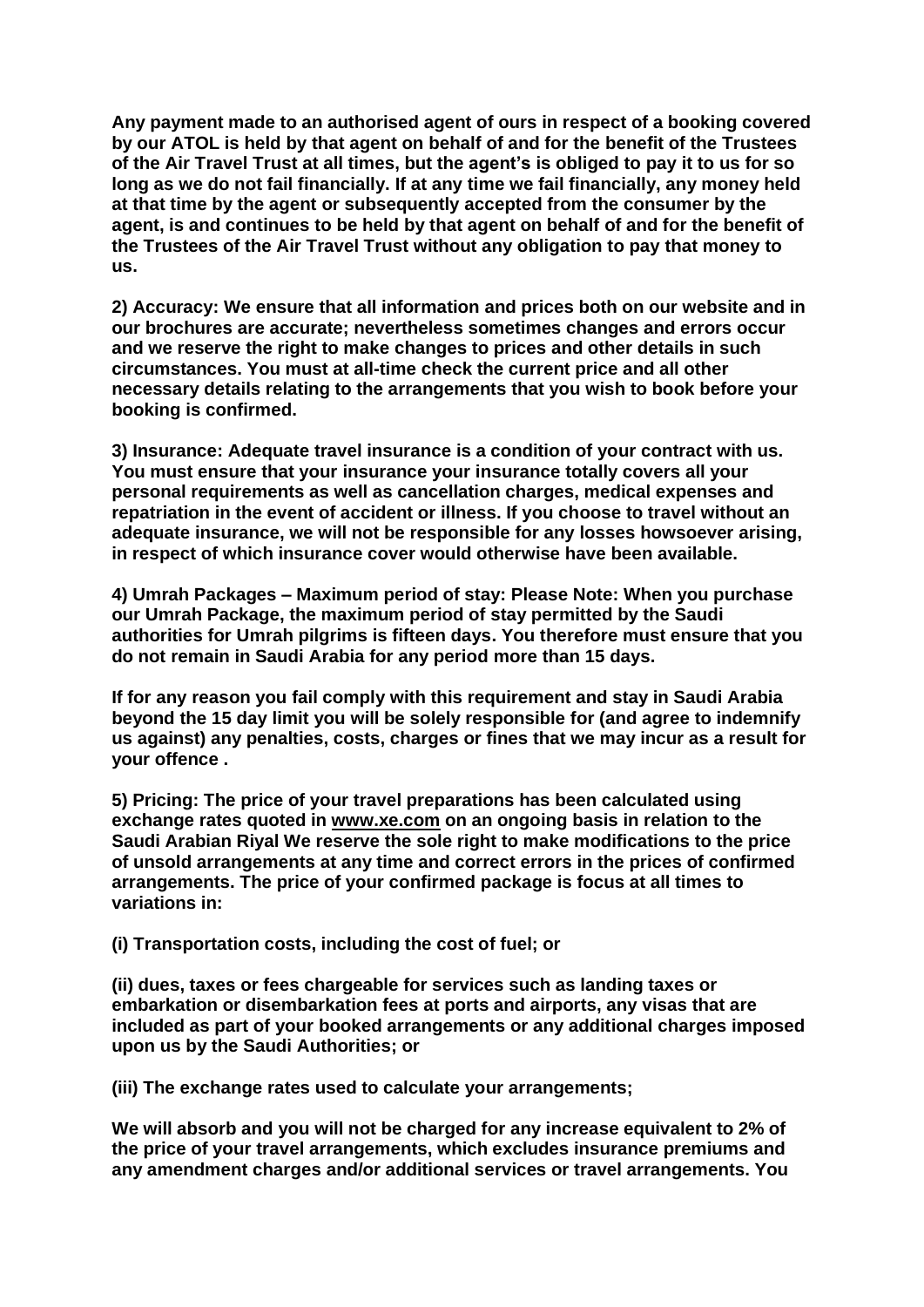**will be charged for the amount over and above that, plus an administration charge of £1.00 per person together with an amount to cover agents' commission. If this means that you have to pay an increase of more than 10% of the price of your confirmed travel arrangements (excluding any insurance premiums, amendment charges and/or additional services or travel arrangements), you will have the option of accepting a change to another package if we are able to offer one (if this is of equivalent or higher quality you will not have to pay more but if it is of lower quality you will be refunded the difference in price), or cancelling and receiving a full refund of all monies paid to us, except for any insurance premiums and any amendment charges and/or additional services or travel arrangements. Should you decide to cancel for this reason, you must exercise your right to do so within 14 days from the issue date printed on your final invoice. Should the price of your holiday go down due to the changes mentioned above, by more than 2% of your confirmed package cost, then any refund due will be paid to you. However, please note that travel arrangements are not always purchased in local currency and some apparent changes have no impact on the price of your travel due to contractual and other protections in place. There will be no change made to the price of your confirmed holiday within 30 days of your departure nor will refunds be paid during this period.**

**6) Jurisdiction and Applicable law: These Booking Conditions and any agreement to which they apply are governed in all respects by English law. We both agree that any dispute, claim or other matter which arises between us out of or in connection with your contract or booking will be dealt with by the Courts of England and Wales only.**

**7) Modifications by You: If you wish to modify any part of your booking arrangements after you have received our booking confirmation, you must notify us in writing as soon as possible. This should be done by the lead passenger on the booking. Whilst we will do our best to assist, we cannot promise that we will be able to meet your requested modifications. Where we can meet a request, all changes will be subject to payment of an administration fee of £40 per person per change as well as any applicable rate changes or extra costs incurred as well as any costs incurred by ourselves and any costs or charges incurred or imposed by any of our suppliers. You must be aware that these costs may possibly increase the closer date to departure that changes are made and you should contact us as soon as possible. Where we are not capable to assist you and you do not wish to proceed with the original booking we will treat this as a cancellation by you. A cancellation fee may be payable. If you are banned from travelling it may be possible to transfer your booking to another suitable person provided that written notice is given. An administration fee will be charged, details available upon request.**

**Note: Certain arrangements may possibly not be modified after they have been confirmed and any alteration could incur a cancellation charge of up to 100% of that part of the arrangements.**

**8) Cancellation: If at any time you or any other member of your party decides to cancel your confirmed booking you must notify us in writing. Your notice of cancellation will only take effect when it is received in writing by us at our offices**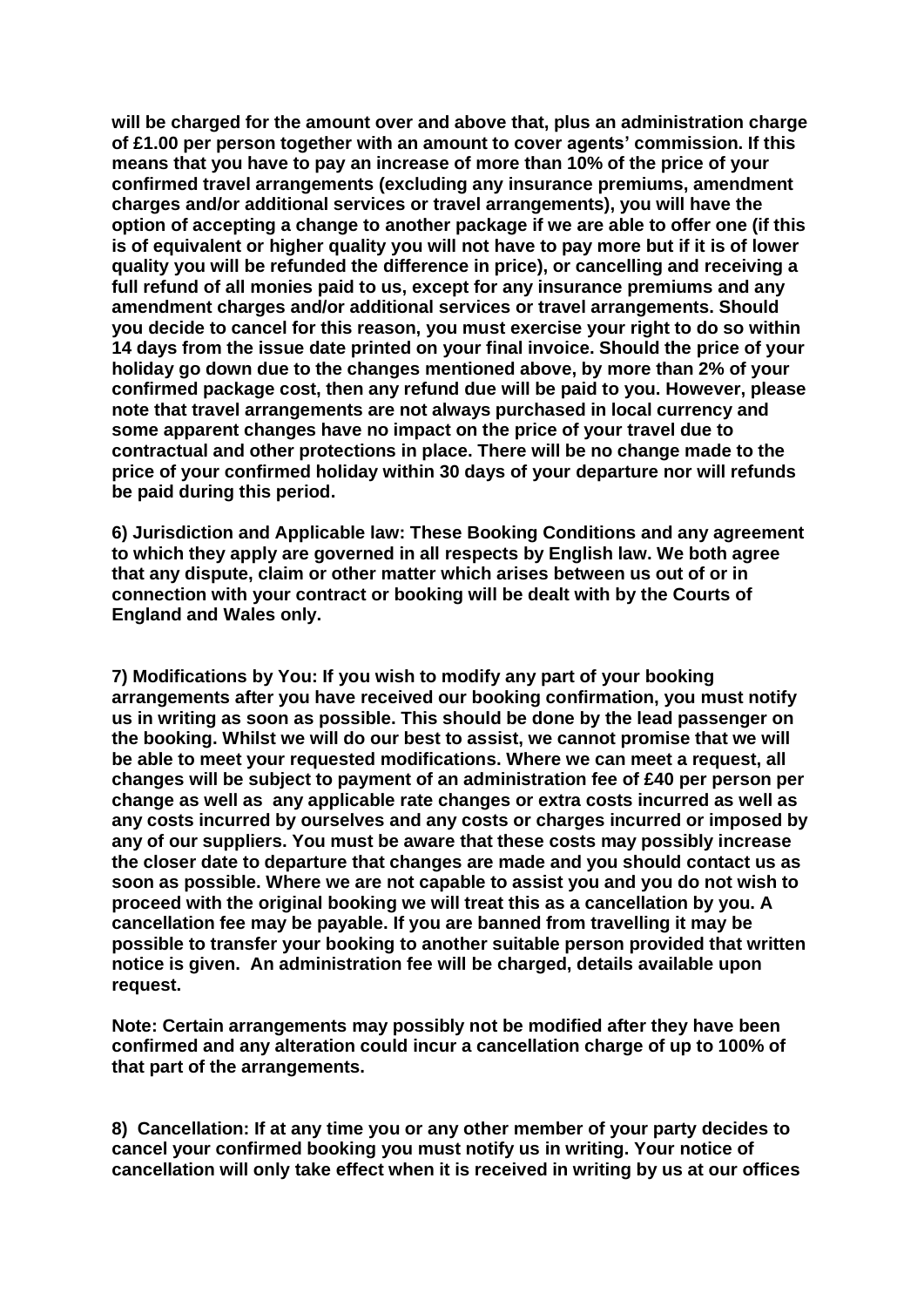**and will be effective from the date on which we receive it. We recommend that you use recorded delivery. Since we've incur costs in cancelling your arrangements, you will have to pay the applicable cancellation charges up to the maximum shown below (the cancellation charge detailed is calculated on the basis of the total cost payable by the person(s) cancelling excluding insurance premiums and amendment charges which are not refundable in the event of the person(s) to whom they apply cancelling)**

**BEFORE ISSUANCE OF VISA (OR FOR ARRANGEMENTS WHERE WE ARE NOT APPLYING FOR A VISA ON YOUR BEHALF):**

**Please Note: any service charges paid to us as part of your visa application process are non-refundable in the event of your cancellation.**

**\*In some cases the deposit may be a higher amount to secure your arrangements, this will be non-refundable and the charges will be added to the cancellation charges above. Please note that these charges only apply before a visa has been issued for you. Once a visa has been issued, no refunds will be payable in any circumstances.**

**Note: Certain arrangements may not be amended after they have been confirmed and any alteration or cancellation could incur a cancellation charge of up to 100% of that part of the arrangements in addition to the charge above.**

**We will deduct the cancellation charge(s) from any monies you have already paid to us.**

**If the reason for your cancellation is covered under the terms of your insurance policy, you may be able to reclaim these charges.**

**If, before a visa has been issued, any member of your party is prevented from travelling, that person(s) may transfer their place to someone else (introduced by you and satisfying all the conditions applicable to the arrangements) providing we are notified not less than 28 days before departure and you pay an amendment fee of £50 per person transferring, meet all costs and charges incurred by us and/or incurred or imposed by any of our suppliers and the transferee agrees to these booking conditions and all other terms of the contract between us. If you are unable to find a replacement, cancellation charges as set out will apply in order to cover our estimated costs. Otherwise, no refunds will be given for passengers not travelling or for unused services.**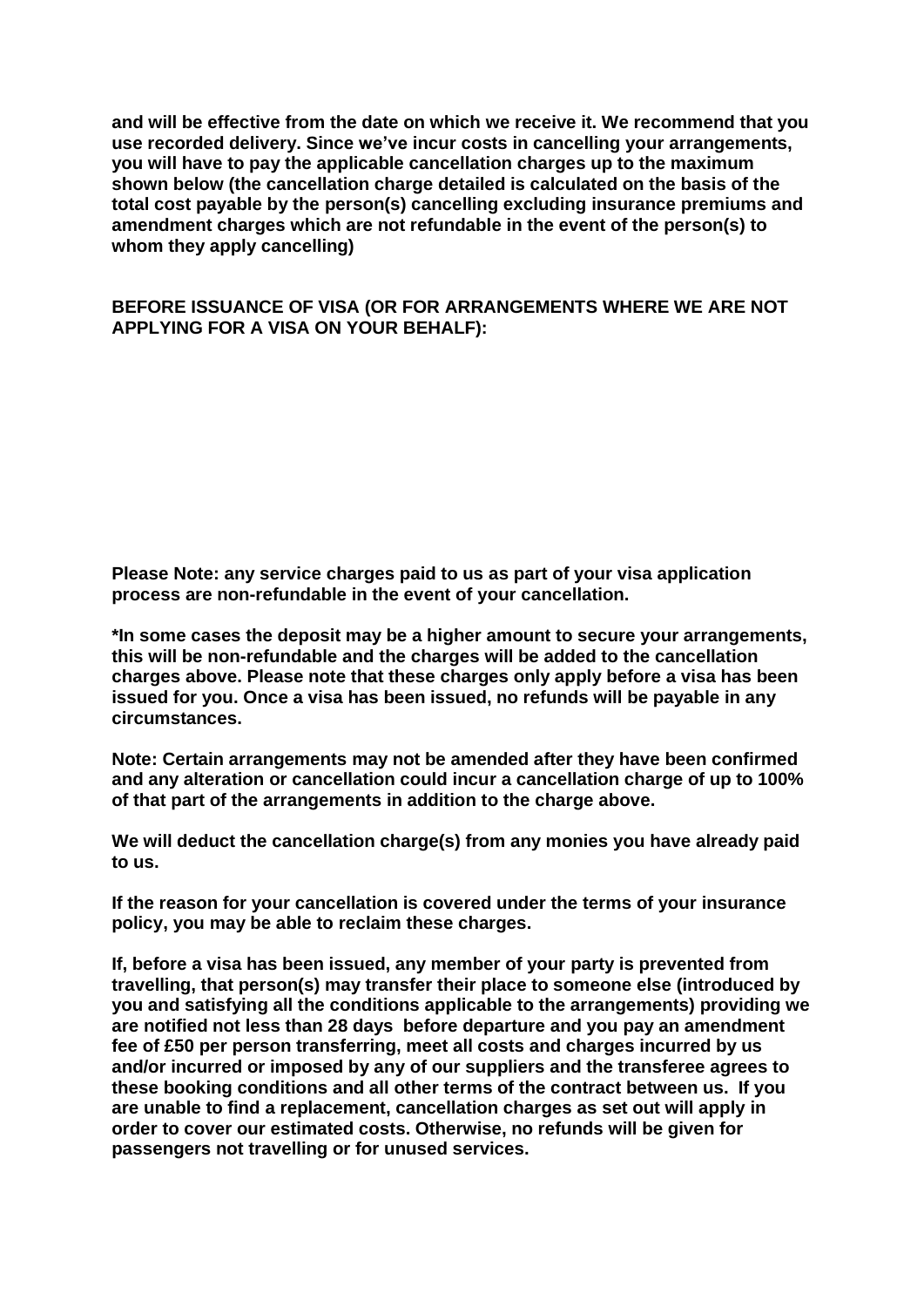## **AFTER ISSUANCE OF VISA:**

**Please note that once visas have been issued, no refunds can be issued in any circumstances in the event you cancel your arrangements.**

**9) Modifications/Cancellation: It is unlikely that we will have to make several necessary changes to your travel arrangements, but the arrangements is planned in advance. Sometimes, we may perhaps have to make changes and we reserve the full right to do so at any time. Most of these changes made will be minor and we will advise you of them at the earliest possible date and that you visit our webpage for update of changes made. We have obligatory right in any circumstances to cancel your travel arrangements. For example, if the minimum number of clients required for a particular arrangement is not reached, we may have to cancel it. However, we will not cancel your travel arrangements less than 60 days before your departure date, except for reasons of force majeure or failure by you to pay the final balance.**

**Most modifications will be minor and while we will do our best to inform you of any changes as soon as possible if there is time before your departure, we will have no other liability to you. Examples of "minor changes" include the following when made before departure:**

**- Any change in the advertised identity of the carrier(s), flight timings, and/or aircraft type.**

**- A change of outward departure time or overall length of your package of twenty four hours or less.**

**- A change of accommodation to another of the same standard or classification. Occasionally we may have to make a major change to your confirmed arrangements. "Examples of "major changes" include the following, when made before departure:**

**- A change of accommodation area for the whole or a significant part of your time away.**

**- A change of accommodation to that of a lower standard or classification for the whole or a significant part of your time away.**

**- A change of outward departure time or overall length of your arrangements of twenty four or more hours.**

**- A change of UK departure airport, as long as that change is not from one London airport to another London airport. London airports are Heathrow, Gatwick, Stansted, Luton and London City.**

**- A significant change to your itinerary, missing out one or more destination entirely.**

**If we have to make any major change or cancel, we will let you know as soon as possible and if there is time to do so before departure, we will offer you the choice of:**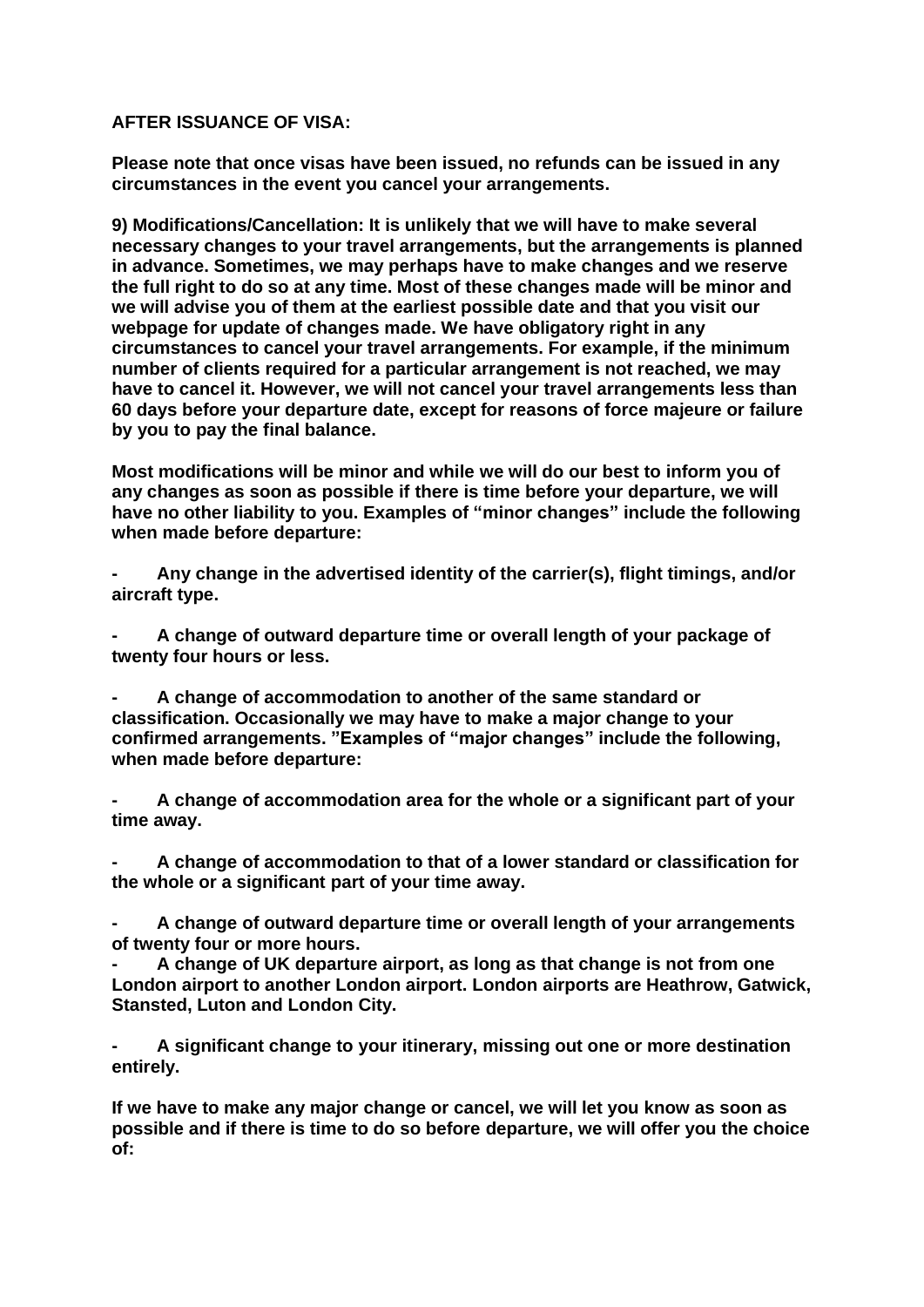**i) (For major changes) accepting the changed arrangements,**

**ii) Having a refund of all payment paid; or**

**iii) Accepting an offer of alternative travel arrangements of comparable standard from us, if available (we will refund any price difference if the alternative is of a lower value).**

**You must notify us in writing of your choice within 7 days of our offer. If you fail to do so we will take responsibility that you have chosen to accept the change or alternative booking arrangements.**

**If we make a major change or cancel, less than 60 days before departure, we will also pay compensation as detailed below:**

**The compensation program that we offer does not eliminate you from demanding more if you are entitled to do so. We will not pay for compensation where we make a major change or cancel more than 60 days before departure or in the event that we are forced to make a change or cancel as a result of unusual and unexpected circumstances beyond our control, the consequences of which we could not have avoided even with all due care or if we cancel your arrangements because the minimum number of participants to run the arrangements has not been reached. (We will notify you if we have to cancel for this reason not less than 45 days before departure).**

**The above sets out the maximum extent of our liability for modifications and cancellations and we pang of guilt we cannot meet any expenses or losses you may incur as a result of modifications or cancellation. Please note: where there is increase in the price of accommodation higher than the original accommodation price is offered by us and accepted by you, the difference in price will be deducted from any compensation payable. In no case will we pay compensation if accommodation is offered by us and accepted by you with a higher price than that originally booked in the same location where no additional payment is made by you.**

**We will for no reason pay you compensation and the above options will not be available if we make a minor modification or cancel as a result of your failure to make full payment on time or where the change(s) or cancellation by us arises out of alterations to the confirmed booking requested by you.**

**Very rarely, we may perhaps be forced by "force majeure" (see clause 10) to change or terminate your arrangements after departure. If this situation does occur, we regret we will be not capable to make any refunds (unless we obtain any**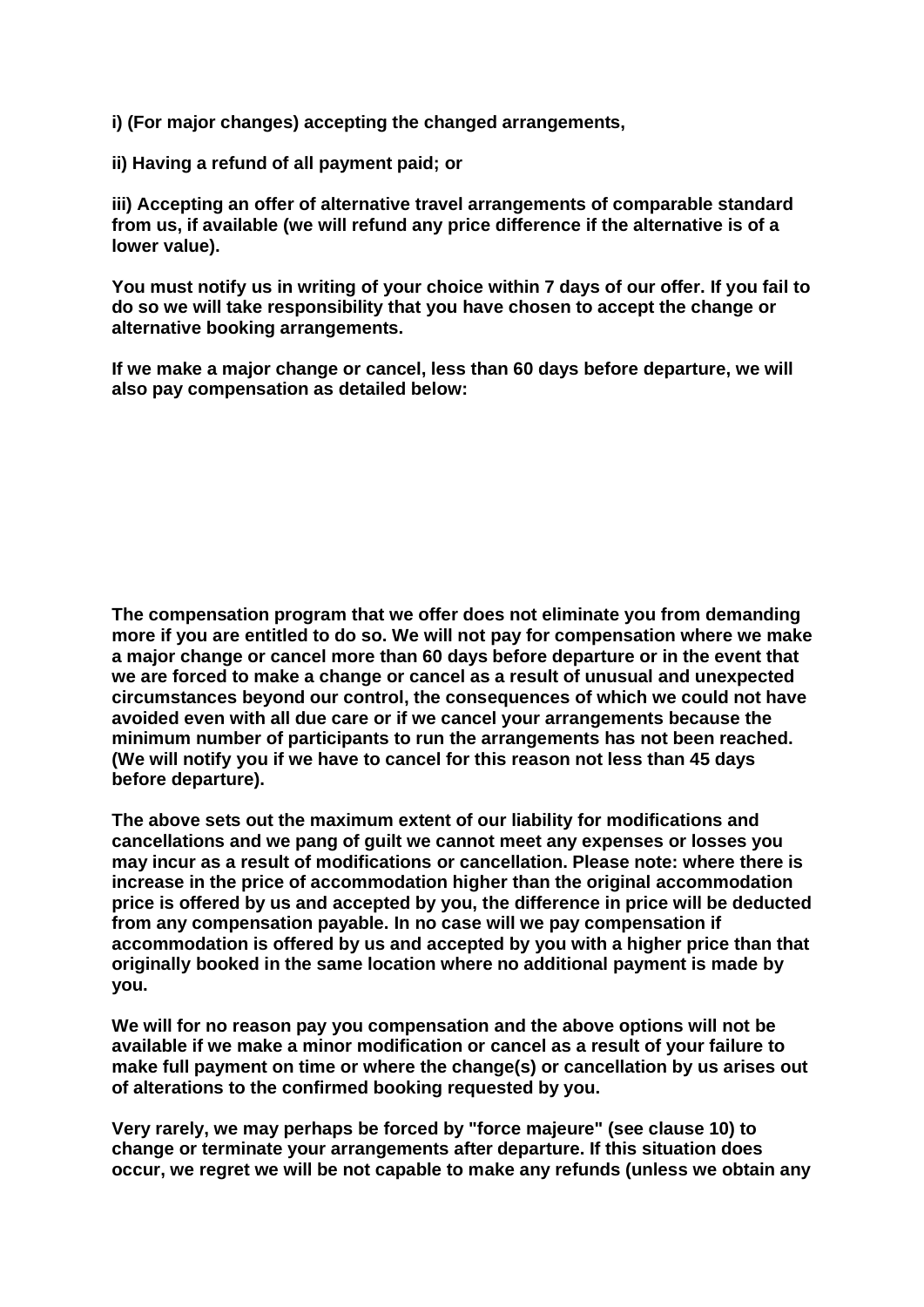**from our suppliers), pay you compensation or meet any costs or expenses you incur as a result.**

**If at any time we're unable to provide a significant proportion of the services that you have booked with us after you have departed, we will make alternative arrangements for you at no extra charge and, if appropriate in all the circumstances, we will pay you reasonable compensation.**

**10) Force Majeure: Except where otherwise expressly stated in these booking conditions we will not be responsible or pay you compensation if our contractual obligations to you are affected by any event which we or the supplier(s) of the service(s) in question could not, even with all due care, foresee or avoid. These events can include, but are not limited to war, threat of war, civil strife terrorist activity and its consequences or the threat of such activity, riot, the act of any government or other national or local authority including port or river authorities, industrial dispute, lock closure, natural or nuclear disaster, fire, chemical or biological disaster and adverse weather, sea, ice and river conditions and all similar events outside our or the supplier(s) concerned control. Advice from the Foreign Office to avoid or leave a particular country may constitute Force Majeure.**

**11) Special Requests: Any special demands or request must be recommended to us at the time of booking e.g. diet, room location, a particular facility at a hotel etc. You must then confirm your requests in writing. Whilst every effort will be made by us to make sure you're satisfied, we cannot guarantee that they will be fulfilled. The fact that a special request has been noted on your confirmation invoice or any other documentation or that it has been passed on to the supplier is not confirmation that the request will be provided. Failure to meet any special request or demands will not be a breach of contract on our part unless the request has been authenticated. We do not accept bookings that are conditional upon any special request being met.**

**12) Disabilities and Medical Problems: We are not a specialist disabled holiday company, but we will do our utmost best to cater for your needs. If you or any member of your party has any medical problem or disability which may perhaps affect your stay, please provide us with full details of doctor's report before we confirm your booking so that we can try to advise you as to the suitability of your preferred arrangements. We may require you to produce a doctor's certificate certifying that you are fit to participate in the arrangements. Acting reasonably, if we are unable to properly accommodate the needs of the person(s) concerned, we will not confirm your booking or if you did not provide us with full details at the time of booking, we will therefore cancel it and execute applicable cancellation charges when we find out of these details.**

**13) Complaints: We make sure every single effort to ensure that your holiday arrangements run smoothly but then again if you do have a problem during your holiday, please inform the relevant supplier (e.g. your hotelier) immediately we will ensure to put things in place. If your complaint is not resolved close by, please do well to contact your group leader or Ibadah Tours Ltd on the number displayed on our website or the emergency contact telephone number provided to you with your travel documents. If the problem cannot be resolved and you wish to further**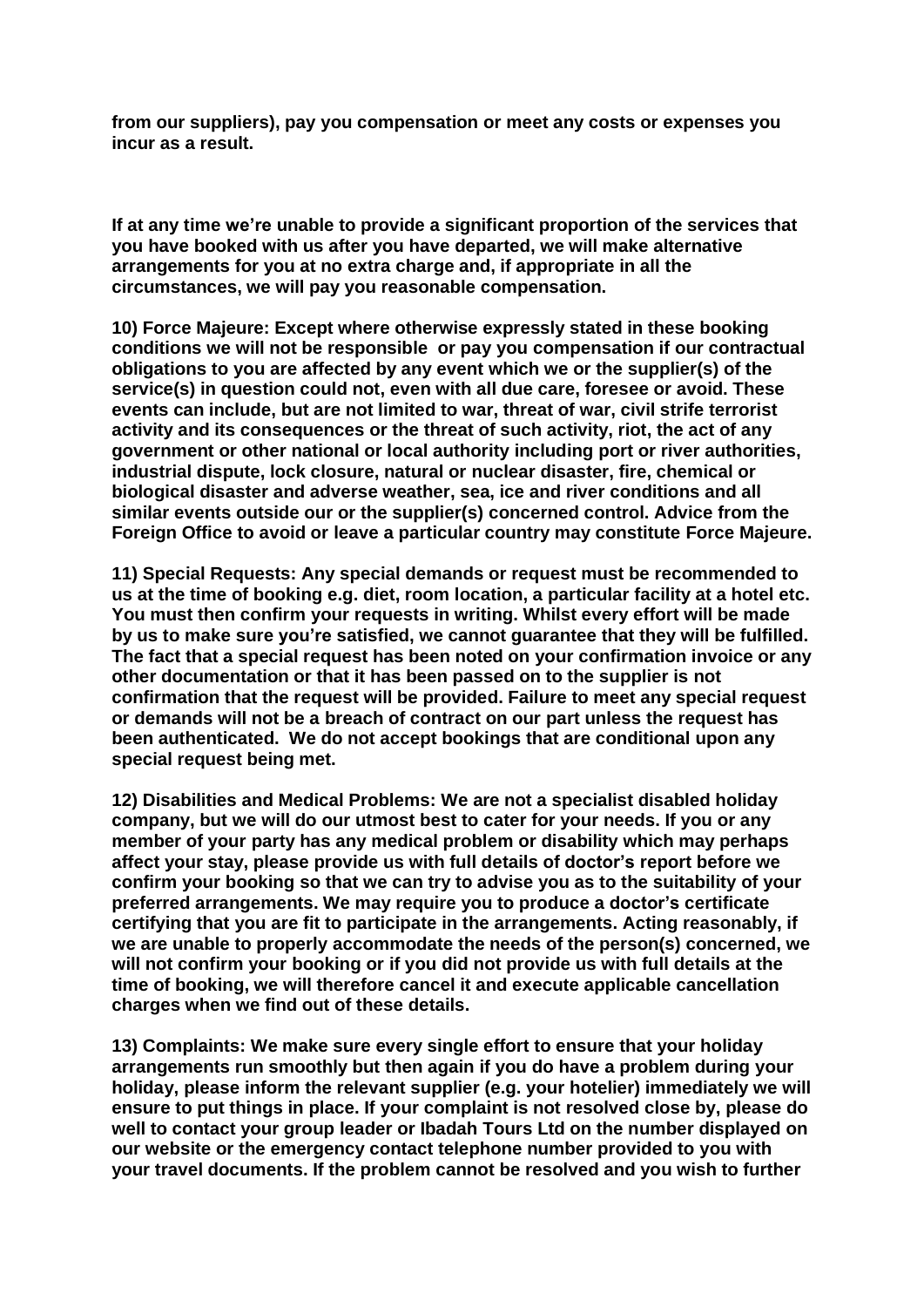**complain, you need to send us a formal written notice of your complaint to us at our office within 28 days of the end of your stay, giving us your booking reference and all other relevant information that would be helpful. Please make sure your letter are concise and to the point. This will assist us to speedily find your concerns and speed up our feedback to you. Any negligence on your part not to follow the procedure set out in this clause may affect ours and the applicable supplier's ability to scrutinise your complaint, and will affect your rights under this contract. Please note that we do not offer an Alternative Dispute Resolution service.**

**14) Your Behaviour: All lodgers residing with us are expected to conduct themselves in an orderly and acceptable way and not to interrupt the enjoyment of other lodgers. If in our own belief or in the belief of any hotel manager or any other person in authority, your behaviour or that of any member of your party is initiating or is likely to initiate pain, hazard or frustration to any of our other guests or any third party or destruction or loss to property, or to cause a delay or diversion to transportation, we reserve the right to terminate your booking arrangements with us immediately. In the event of such termination our liability to you and/or your party will cease and you and/or your party will be required to leave your accommodation or other service with immediate effect. We will no longer be responsible to you and/or your party. No refunds for lost accommodation or any other service will be made and we will not pay any expenses or costs incurred as a result of termination. You and/or your party may also be required to pay for loss and/or damage caused by your actions and we will hold you and each member of your party jointly and individually responsible for any damage or losses caused by you or any member of your party. Full payment for any such damage or losses must be paid directly to the management of the hotel or other supplier prior to departure from the hotel. If for any reason you fail to make payment, you will be accountable for meeting any claims (including legal costs) subsequently made against us as a result of your actions together with all costs we incur in pursuing any claim against you. We cannot be held responsible for the actions or behaviour of other guests or individuals who have no connection with your booking arrangements or with us.**

**15) Our Responsibilities: (1) We will accept accountability for the arrangements we agree to provide or arrange for you as an "organiser of the booking services" under the Package Travel, Package Holidays and Package Tours Regulations 1992 as set out below. Subject to these booking conditions, if we or our suppliers negligently perform or arrange the services which we are indebted to provide for you under our contract with you, as set out on your confirmation invoice, we will compensate you for that. The level of such compensation will be calculated taking into consideration all significant factors such as but not limited to: following the complaints procedure as described in these conditions and the extent to which ours or our employees' or suppliers' negligence affected the overall enjoyment of your arrangements.**

**Please note that it is your responsibility to show that we or our supplier(s) have been negligent if you wish to make a claim against us.**

**(2) We will not be liable or pay you compensation for any injury, illness, death, loss, damage, expense, cost or other claims of any description if it results from:**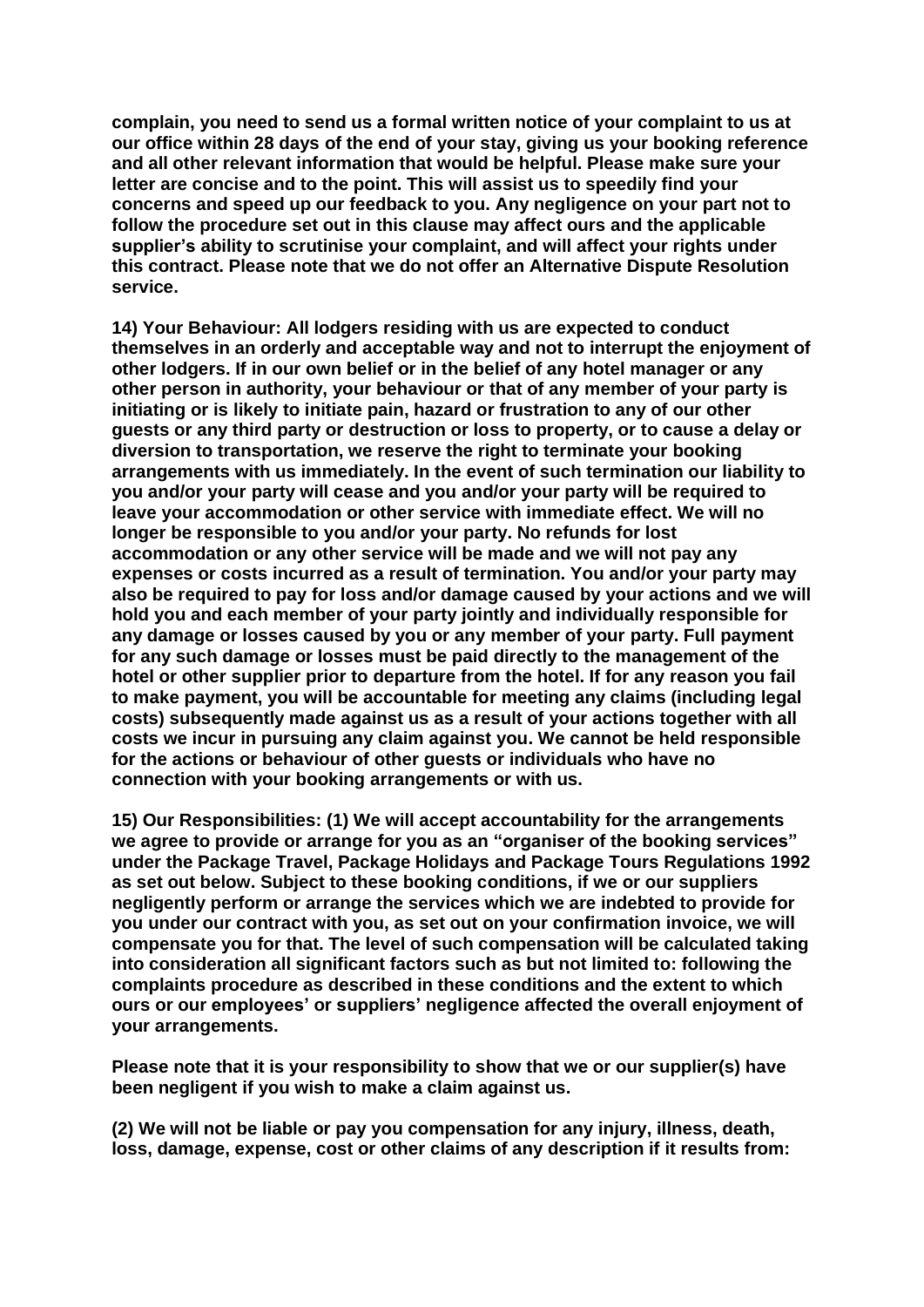**a) The act(s) and/or omission(s) of the person(s) affected;**

**b) The act(s) and/or omission(s) of a third party unconnected with the provision of the services contracted for and which were unexpected or inevitable; or**

**c) Unusual or unforeseeable circumstances beyond ours or our supplier(s) control, the consequences of which could not have been avoided even if all due exercised had been carried out; or**

**d) An event which either ourselves or suppliers could not, even with all due care, have foreseen or forestalled.**

**(3) We will limit the amount of compensation we may perhaps have to pay you if we found out you're liable under this clause:**

**(a) loss of and/or damage to any luggage or personal possessions and money, The maximum amount we will have to pay you in respect of these claims is an amount equivalent to the excess on your insurance policy which applies to this type of loss per person in total because you are assumed to have adequate insurance in place to cover any losses of this kind.**

**(b) Claims not falling under (a) above and which don't involve injury, illness or death**

**The maximum amount we will have to pay you in respect of these claims is twice the price paid by or on behalf of the person(s) affected in total. This maximum amount will only be payable where everything has gone wrong and you or your party has not received any benefit at all from your booking.**

**(c) Claims in respect of international travel by air, sea and rail, or any stay in a hotel**

**(i) The extent of our liability will in all cases be limited as if we were carriers under the appropriate Conventions, which include The Warsaw/Montreal Convention (international travel by air); The Athens Convention (with respect to sea travel); The Berne/Cotif Convention (with respect to rail travel) and The Paris Convention (with respect to hotel arrangements). You can ask for copies of these Conventions from our offices. Please contact us. In addition, you agree that the operating carrier or transport company's own 'Conditions of Carriage' will apply to you on that journey. When making transportation provisions for you, we rely on the terms and conditions contained within these international conventions and those 'Conditions of Carriage'. You acknowledge that all of the terms and conditions contained in those 'Conditions of Carriage' form part of your contract with us, as well as with the transport company and that those 'Conditions of Carriage' shall be deemed to be included by reference into this contract.**

**(ii) In any circumstances in which a carrier is liable to you by virtue of the Denied Boarding Regulation 2004, any liability we may have to you under our contract with you, arising out of the same facts, is limited to the remedies provided under the Regulation as if (for this purpose only) we were a carrier.**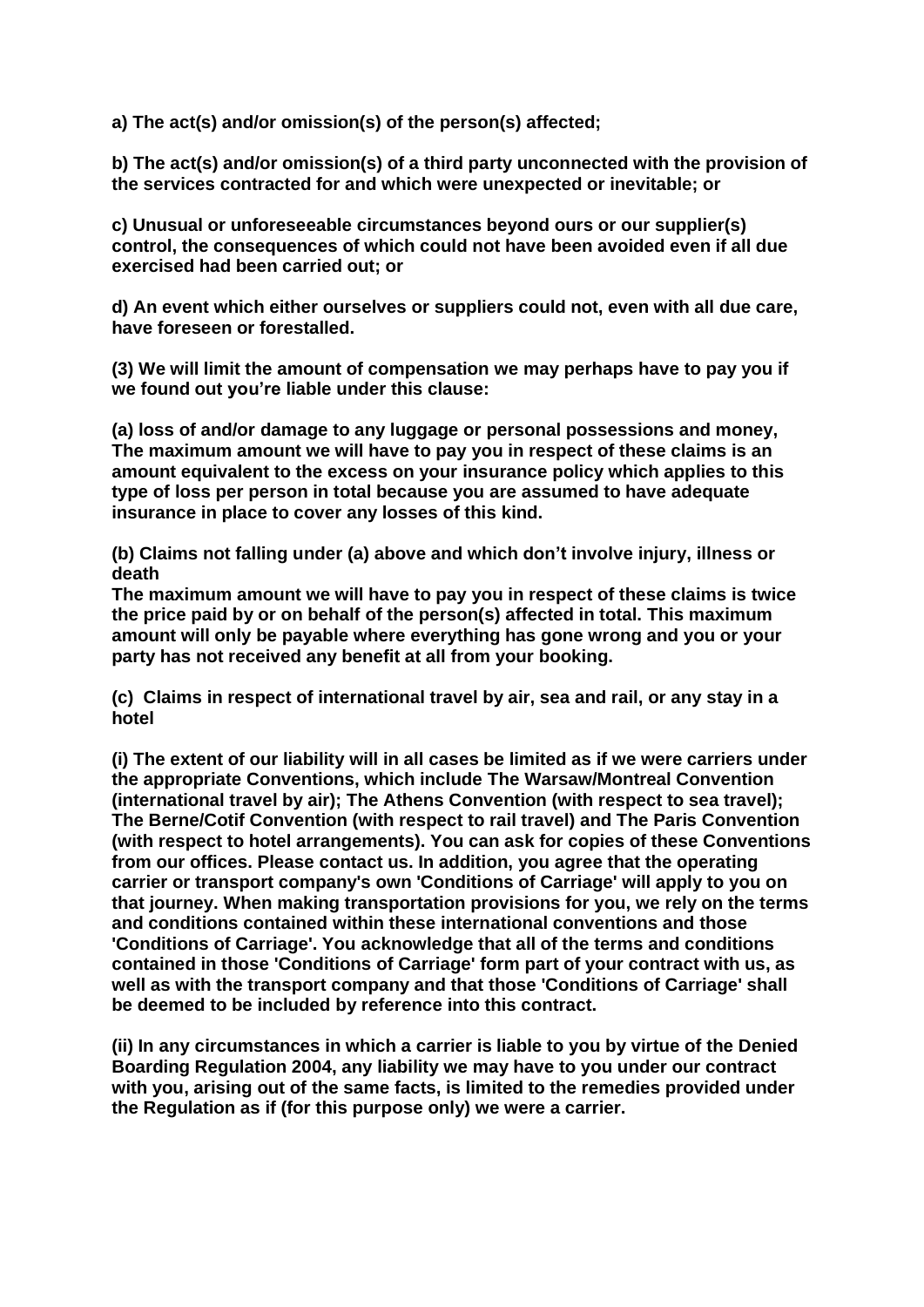**(iii) When making any payment, we reserve the right to deduct any money which you have received or that you are entitled to receive from the transport provider or hotelier for the complaint or claim in question.**

**(4) It is a condition of our acceptance of obligation under this clause that you notify us of any claim to ourselves and our supplier(s) strictly in accordance with the complaints procedure set out in these conditions.**

**(5) Where any payment is made, the person(s) receiving it (and their parent or guardian if under 18 years) must also assign to ourselves or our insurers any rights they may have to pursue any third party and must provide ourselves and our insurers with all assistance we may reasonably require.**

**(6) Please note, we cannot accept any responsibility for any damage, loss or expense or other sum(s) of any description: (a) which on the basis of the information given to us by you concerning your booking prior to our accepting it, we could not have foreseen you would suffer or incur if we breached our contract with you; or (b) relate to any business.**

**(7) We will not accept responsibility for services or facilities which do not form part of our agreement or where they are not advertised in our brochure. For example any excursion you book whilst away, or any service or facility which your hotel or any other supplier agrees to provide for you.**

**16) Financial security: We provide financial security for flight inclusive Packages, Flight Plus bookings and ATOL protected flights. We do this by way of a bond held in favour of the Civil Aviation Authority under ATOL number 10509. When you buy an ATOL protected fight or flight inclusive holiday from us you will receive an ATOL Certificate. This lists what is financially protected, where you can get information on what this means for you and who to contact if things go wrong. For further information, visit the ATOL website at [www.atol.org.uk.](http://www.atol.org.uk/) The price of our flight inclusive arrangements includes the amount of £2.50 per person as part of the ATOL Protection Contribution (APC) we pay to the CAA. This charge is included in our advertised prices. Not all holiday or travel services offered and sold by us will be protected by the ATOL Scheme. ATOL protection extends primarily to Customers who book and pay in the United Kingdom.**

**We, or the suppliers identified on your ATOL Certificate, will provide you with the services listed on the ATOL Certificate (or a suitable alternative). In some cases, where neither we nor the supplier are able to do so for reasons of insolvency, an alternative ATOL holder may provide you with the services you have bought (at no extra cost to you). You agree to accept that in those circumstances the alternative ATOL holder will perform those obligations and you agree to pay any money outstanding to be paid by you under your contract to that alternative ATOL holder. However, you also agree that in some cases it will not be possible to appoint an alternative ATOL holder, in which case you will be entitled to make a claim under the ATOL Scheme (or your credit card issuer where applicable).**

**If we, or the suppliers identified on your ATOL certificate, are unable to provide the services listed (or a suitable alternative, through an alternative ATOL holder or otherwise) for reasons of insolvency, the Trustees of the Air Travel Trust may make a payment to (or confer a benefit on) you under the ATOL scheme. You**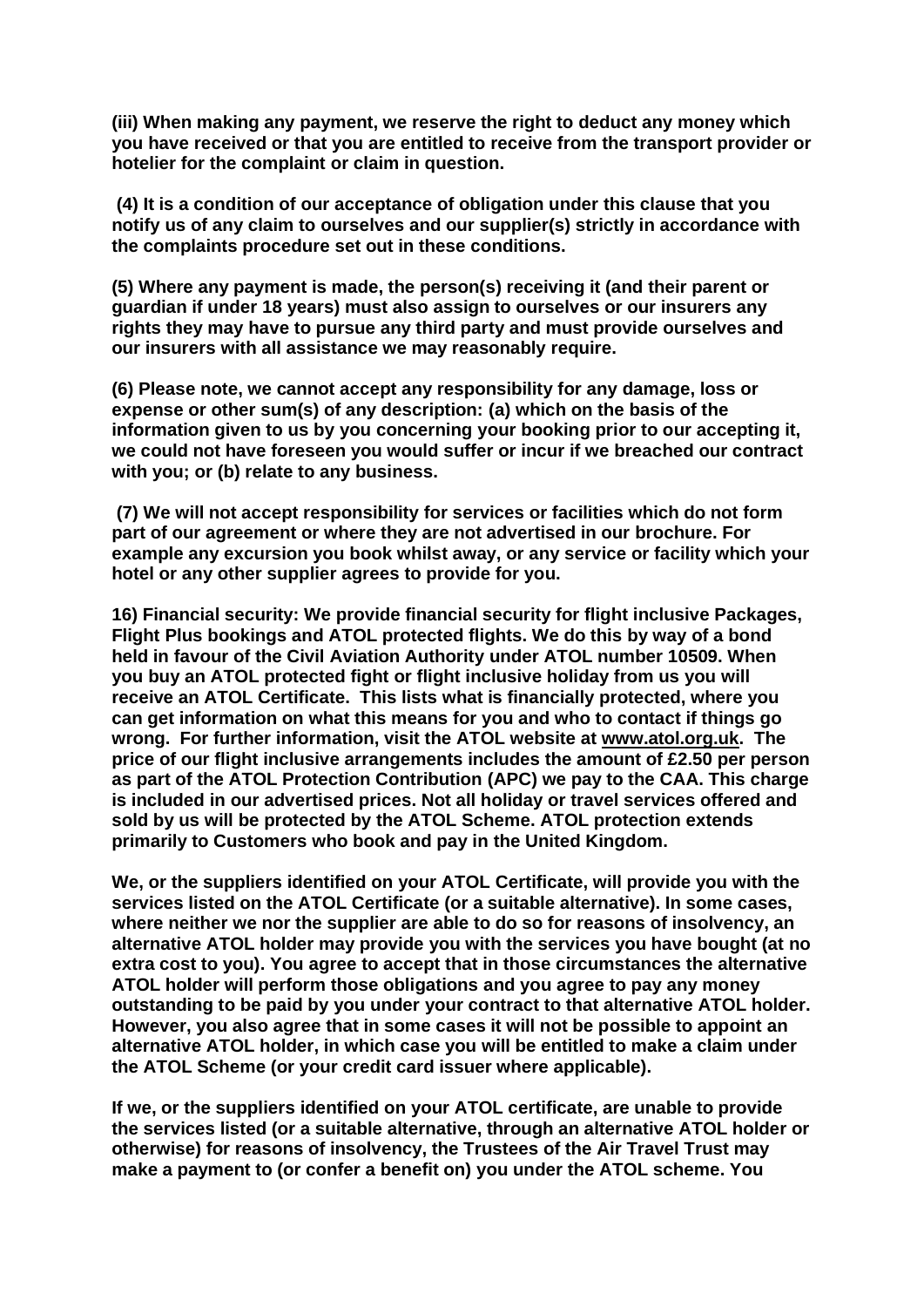**agree that in return for such a payment or benefit you assign absolutely to those Trustees any claims which you have or may have arising out of or relating to the non-provision of the services, including any claim against us (or your credit card issuer where applicable). You also agree that any such claims may be re-assigned to another body, if that other body has paid sums you have claimed under the ATOL scheme.**

**If you book arrangements other than an ATOL protected flight or package from us, your monies will not be financially protected. Please ask us for further details.**

**17) Passport, Visa and Immigration Requirements and Health Formalities: Where you have booked an Umrah package with us, as part of our service to you we will apply to the Saudi Arabian Embassy on your behalf for the visa required to go into Saudi Arabia. Once issued, the visa cannot be re-issued in the event of loss or damage and for any circumstances it cannot be transferred to another person. For all other packages, you will be solely accountable for complying with all visa requirements.**

**It is your obligation to check and fulfil the passport, visa, health and immigration requirements applicable to the package you have booked and required for the issuance of the visa and you will offer us all assistance that we require in obtaining the visa in good time for the date of departure. We accept no responsibility or liability for any visa application delay or rejection of a visa by the Saudi Arabian Embassy or Saudi Arabian Ministry of Foreign Affairs. You must check requirements for your own specific circumstances as applicable. Requirements do change and you must check the up to date position in good time before departure.**

**Most countries now require passports to be valid for at least 6 months after your return date. If your passport is in its final year, you should check with the Embassy of the country you are visiting. For further information contact the Passport Office on 0870 5210410 or visit [www.passport.gov.uk.](http://www.passport.gov.uk/)**

**Up to date travel advice can be obtained from the Foreign and Commonwealth Office, visit [www.fco.gov.uk.](http://www.fco.gov.uk/)**

**Non British passport holders, including other EU nationals, should obtain up to date advice on passport and visa requirements from the Embassy, High Commission or Consulate of your destination or country/ies through which you are travelling.**

**We do not accept any responsibility if you cannot travel, or incur any other loss because you have not complied with any passport, visa, immigration requirements or health formalities. You agree to reimburse us in relation to any fines or other losses which we incur as a result of your failure to comply with any passport, visa, immigration requirements or health formalities.**

**18) Visas for Umrah Packages: Please Note: when we apply for a visa on your behalf, as part of an Umrah package, our sole responsibility will be to submit your application, on your behalf. We have no right over the Saudi Embassy or any other authorities that are responsible for granting the applicable visa nor do we have any right over the visa application process and so we accept no responsibility for**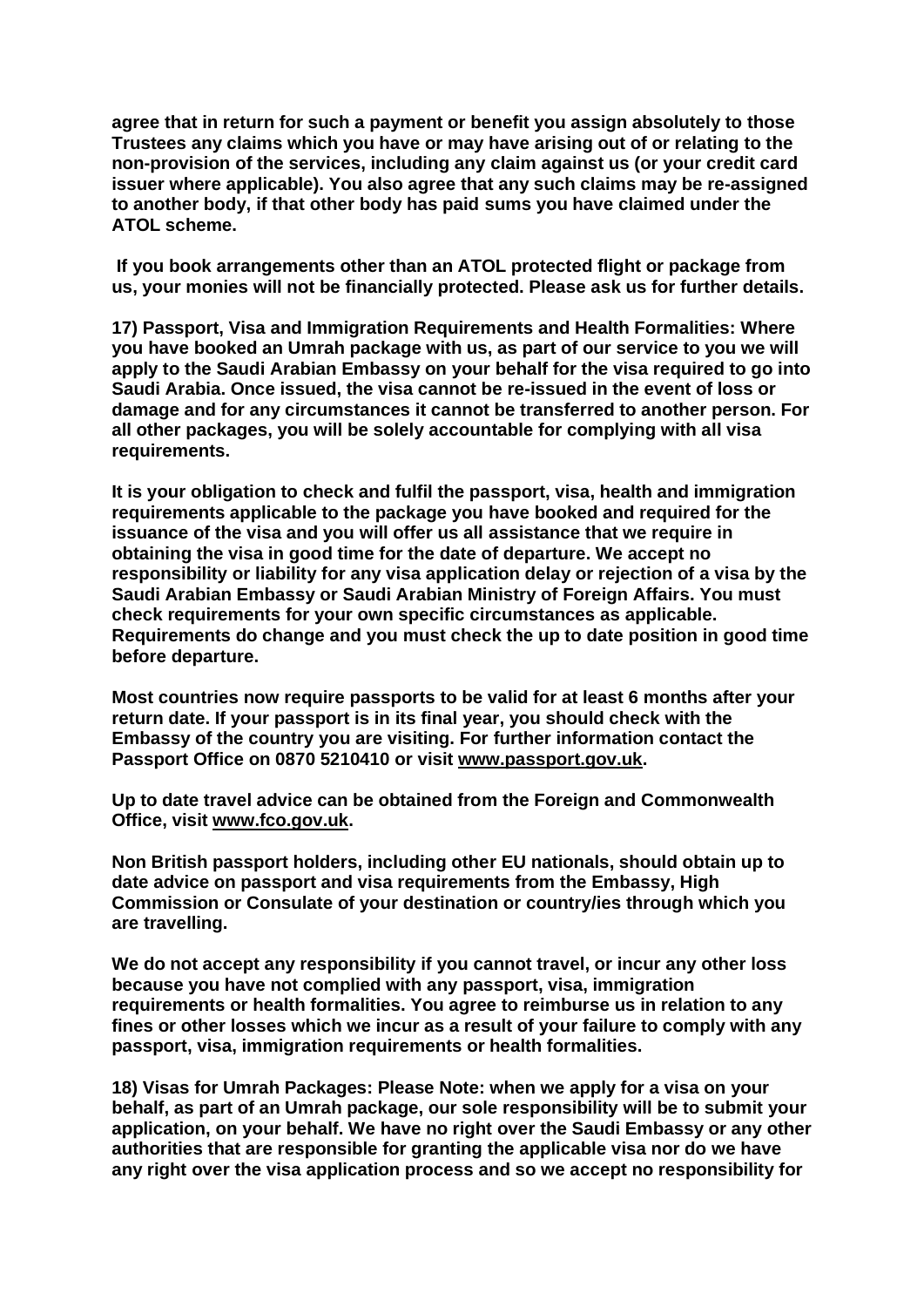**delay in a visa being granted. Saudi Embassy reserve the right to reject any visa, misplaced or lost and incorrect visas can be issued but we're not responsible for any consequences that you may go through as a result of this.**

**Saudi Umrah visa charges can vary and any increase in visa charges or associated fees in obtaining electronic visa authorisation (MOFA) will be applicable, and payable by you, at the date of visa submission to the Embassy; in accordance with clause 5 of our Booking Terms and Conditions. You must provide us with your passport no less than 14 days prior to your departure date, in order to allow sufficient time to complete the necessary procedures involved in obtaining a visa.**

**19) Conditions of Suppliers: Lots of the services which make up your travel arrangements are provided by independent suppliers. Those suppliers provide these services in accordance with their own terms and conditions which will form part of your contract with us. Some of these terms and conditions may limit or exclude the supplier's liability to you, usually in accordance with applicable International Conventions. Copies of the relevant parts of these terms and conditions are available on request from ourselves or the supplier concerned.**

**20) Delays, Missed Transport Arrangements and other Travel Information: If you or any member of your party misses your flight or other transport arrangement, it is cancelled or you are subject to a delay of over 3 hours for any reason, it your obligation to contact us and the airline or other transport supplier concerned immediately. The Package Travel (etc.) Regulations 1992 provide that in the event that you experience difficulty on the occurrence of circumstances described in clauses 15 (2) (a) (b) (c) or (d) of these booking conditions, we will provide you with prompt assistance. Where you experience a delay which is not owing to any failure by us, our employees or sub-contractors, this prompt assistance is likely to extend to providing help in locating refreshments, accommodation and communications but not paying for them. Any airline or other transport supplier may however pay for or provide refreshments and/or appropriate accommodation and you should make a claim directly to them. Subject to the other terms of these conditions, we will not be legally responsible for any costs, fees or charges you incur in the above circumstances, if for any reason you fail to obtain our prior authorisation before making your own travel arrangements.**

**Under EU Law, you have rights in some circumstances to refunds and/or compensation from the airline in cases of denied boarding, cancellation or delay to flights. Full details of these rights will be publicised at EU airports and will also be available from airlines. If the airline does not comply with these rules you have to complain to the Civil Aviation Authority**

**at [www.caa.co.uk/passengers.](http://www.caa.co.uk/passengers.) Compensation in such cases is the responsibility of the airline and will not automatically entitle you to a refund of your holiday price from us. If, for any reason, you do not claim against the airline and make a claim for compensation from us, you must, at the time of payment of any compensation to you, make a complete assignment to us of the rights you have against the airline in relation to the claim that gives rise to that compensation payment. A postponement or cancellation to your flight does not automatically entitle you to cancel any other arrangements even where those arrangements have been made in conjunction with your flight.**